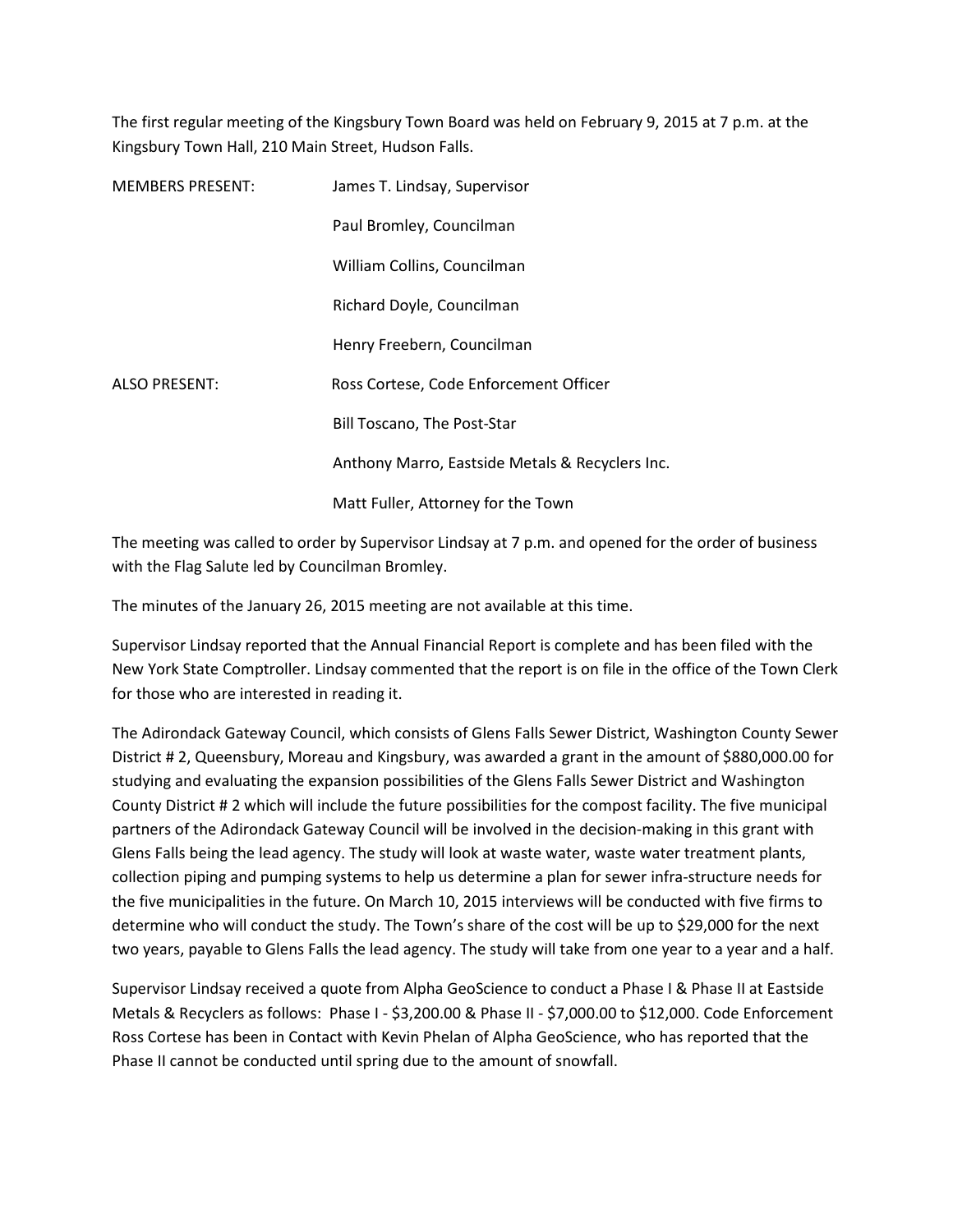Anthony Marro of Eastside Metals & Recyclers attended the Town Board Meeting to report on the status of his application to renew his license to operate a junkyard. Marro feels that it would be counterproductive for the Town to use the bond money held in escrow by the Town to conduct a Phase I & Phase II at Eastside Metals. Marro is hoping to secure insurance and then go to a vote with the Town Board to have his license granted to operate his business. Marro is hoping the insurance is in place within a week. Marro would like to get his license back and get back to work to fulfill his obligations to complete the clean-up on Burgoyne Avenue, take care of his customers and do the right thing. Supervisor Lindsay asked Marro about the clean-up on Burgoyne Avenue. Marro explained that they are at a standstill at this point; the only way it will be completed is if they go back to work to earn some money to pay for the clean-up. Marro feels that Eastside has spent a lot of money in cleaning something that they did not have full responsibility for. Marro feels he got stuck with a piece of property that had been PCB infested for 60 years. Councilman Freebern asked Marro how much of the clean-up was complete at Burgoyne Avenue. Marro responded that about 75% was complete.

Marro presented a copy of a quote for insurance. Councilman Bromley commented that a quote does not mean anything; the license requires you to have insurance in place. Marro responded by saying he understands that, he is waiting for the quote, then he will make payment to bind the coverage. Councilman asked if this had anything to do with Workman's Compensation coverage. Marro responded no, but he will have coverage before he opens the gates to operate. Marro is also waiting for the Town Board's decision before paying approximately \$35,000.00 for Workman's Compensation coverage if the Town Board is not going to renew his license to operate.

Councilman Doyle commented that Eastside was never able to operate the facility as planned because they could not obtain the permit to crush cars. Doyle asked Marro if he thought he would ever obtain the permit to crush cars. Marro is hoping that at some point they will be able to operate as a carcrushing facility. Marro commented that Eastside had operated for three years meeting compliance with no violations from the DEC. Marro believes that once Burgoyne Avenue is cleaned up they will receive their permit for cars.

Supervisor Lindsay commented that if the Board acted on the license application for Eastside, if they had everything in place; Eastside would be back at the end of March, when that license would expire.

Councilman Bromley commented on the problems with Eastside in the past as follows: insurance lapses without the Town being notified, insurance where the Town was not named as the additional insured, indications from the State that there was no Workman's Compensation paid, a letter of credit that was not followed through for \$20,000.00 and presenting incomplete applications to renew their license to operate. Bromley does not understand why we keep debating this issue, he is not in favor, and his opinion is that the Board has spent too much time on this. Bromley also commented that the Town is required to conduct a Phase I & Phase II if you do not have a license to operate.

 After much discussion the Board will wait to see if Eastside will file a complete application, due to the fact that the Phase I study can be conducted, but the Phase II cannot be conducted until there is much less snow on the ground.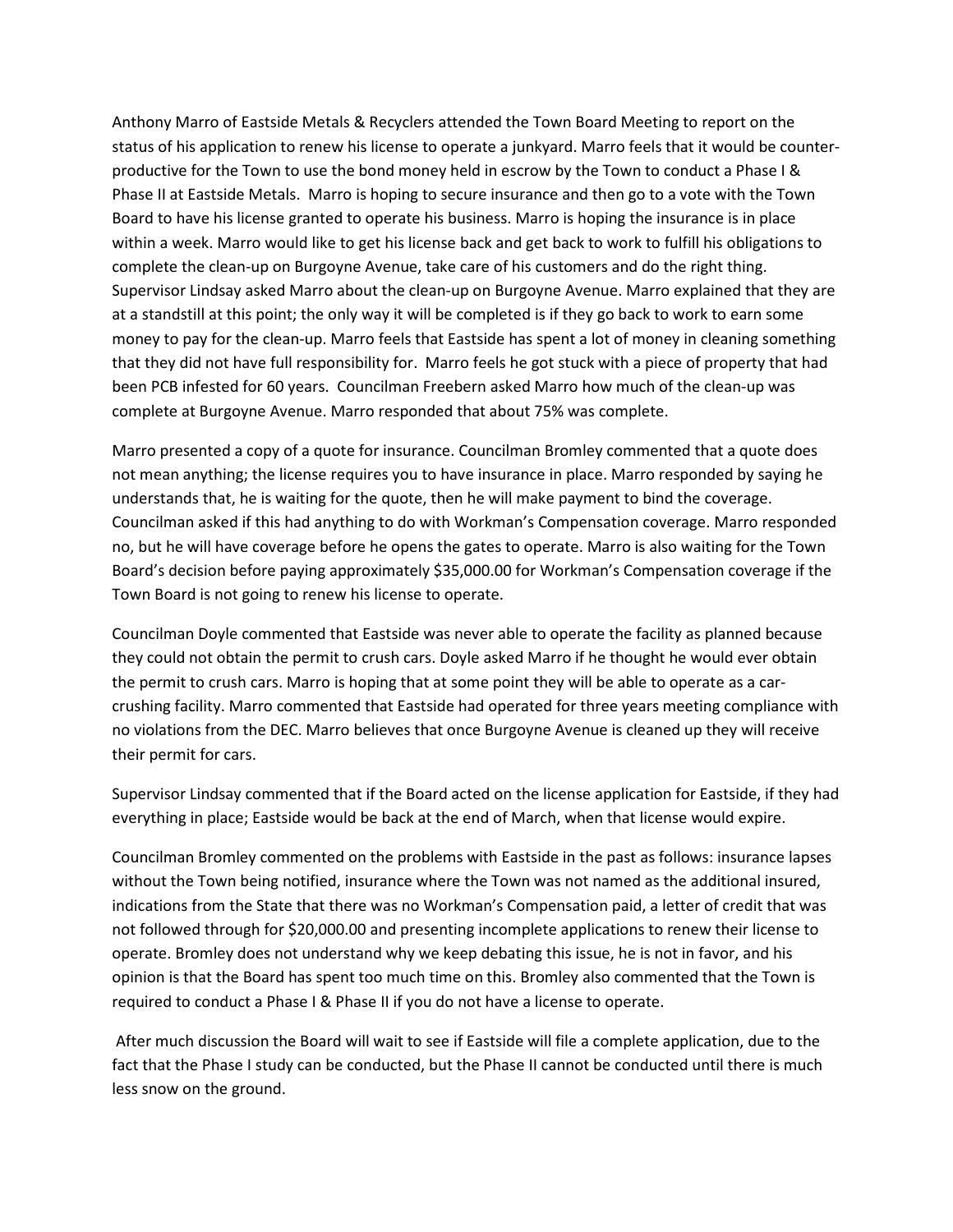Supervisor Lindsay reported that we have received a counter-offer for the sale of 210 Main Street from the Hudson River Music Hall. Attorney Matt Fuller reported that they came back with an offer of \$175,000.00 and a deposit check for \$1,000.00 had been delivered to his office. Attorney Meyer reviewed the contract with the Board. He explained that the property is sold as is, the property can be inspected until March 5 and the Town must be notified by March 12 if there are any issues with the inspection; there is a 5-day attorney review and the buyer's are paying for the title update. The target date for closing is November 1, 2015. The attorney is holding the money in escrow and if the buyer's default the Town will keep the deposit.

 Attorney Fuller conducted an environmental assessment (SEQRA) which resulted in a negative declaration.

A **motion** by Councilman Bromley seconded by Councilman Freebern and carried by a vote of 5 ayes to declare 210 Main Street as surplus property and approve the contract for the sale of the same as follows:

# **TOWN BOARD OF THE TOWN OF KINGSBURY**

# **COUNTY OF WASHINGTON, STATE OF NEW YORK**

Resolution No. 2 of 2015 Adopted February 9, 2015

Introduced by Councilman Bromley who moved its adoption

Seconded by Councilman Freebern

## **RESOLUTION AUTHORIZING THE SALE OF SURPLUS REAL PROPERTY AND APPROVING OF THE CONTRACT FOR THE SAME**

**WHEREAS**, pursuant to section 64 of the Town Law of the State of New York, the Town Board of the Town of Kingsbury (the "Town Board") has the authority to sell real property no longer deemed necessary for a public purpose; and

**WHEREAS**, the Town is the owner of real property located at 210 Main Street in the Village of Hudson Falls, Town of Kingsbury, County of Washington and known as tax map parcel number: 154.14-1-40 containing approximately 7,500 square feet; and

**WHEREAS**, the Town no longer needs said parcel of real property and Hudson River Music Hall Productions, Inc. is desirous of purchasing said real property owned by the Town; and

**WHEREAS**, a written offer for the purchase of said real property has been prepared and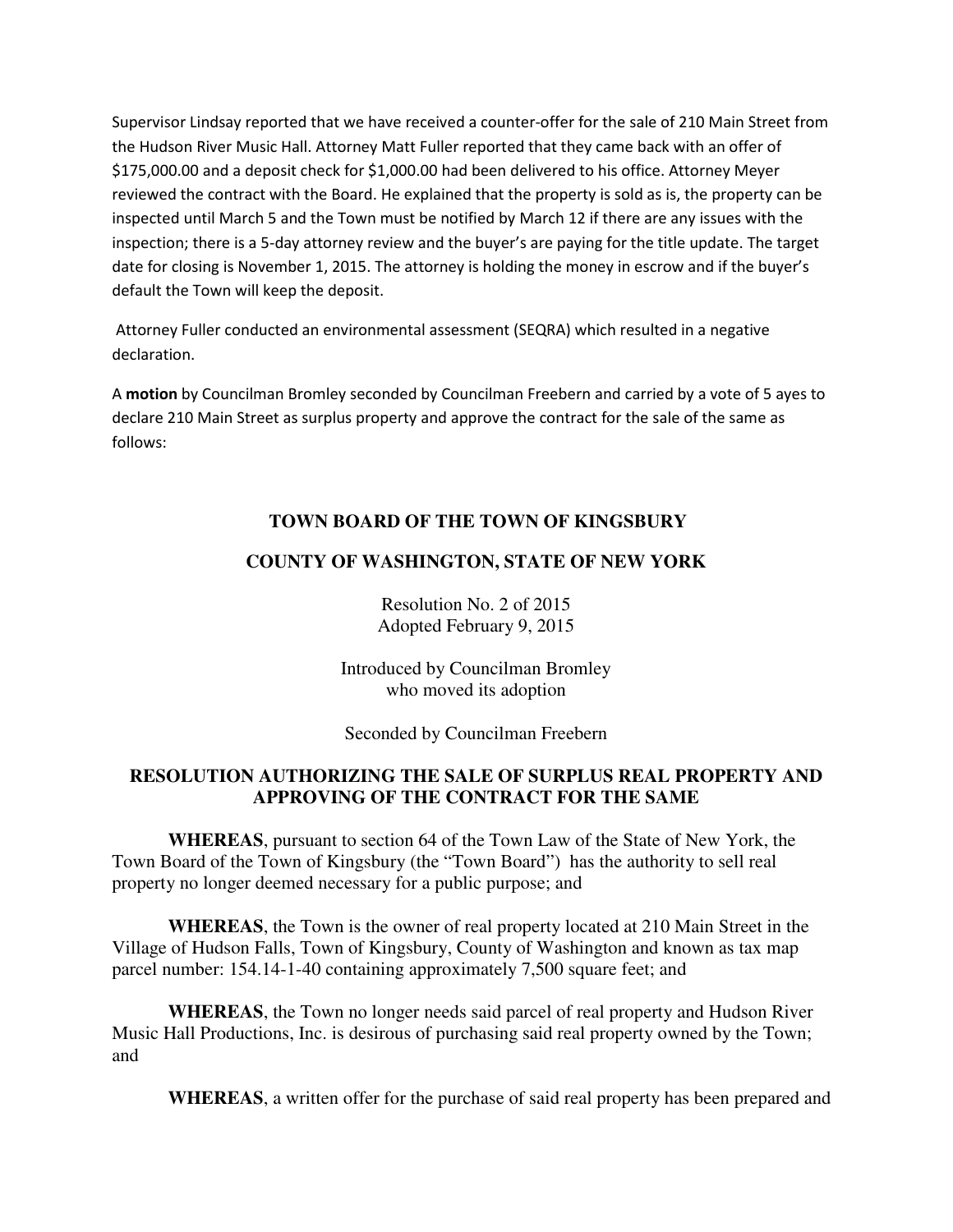presented to the Town Board showing a purchase price of One Hundred Seventy Five Thousand Dollars (\$175,000.00); and

**WHEREAS**, the consideration and proposed adoption of this resolution is an action under the New York State Environmental Quality Review Act (SEQRA). The Town Board hereby declares that this action is an unlisted action under SEQRA, and hereby declares itself to be lead agency for SEQRA review of the action. The Short Environmental Assessment Form for this resolution presented at this meeting, is accepted and approved; and

**WHEREAS**, pursuant to Town Law section 90, this resolution is subject to permissive referendum and shall not take effect until thirty (30) days from the date hereof pursuant to Town Law section 91 and that no conveyance shall be made prior to the expiration of said thirty (30) day period, and that no conveyance shall take place after said period if a petition has been duly filed Town Law section 91, without further action of the Town Board.

# **NOW, THEREFORE BE IT, RESOLVED THAT:**

**Section 1.** The Town hereby declares the real property located at 210 Main Street, Village of Hudson Falls, Town of Kingsbury, County of Washington and referred to as tax map parcel number: 154.14-1-40, containing approximately 7,500 square feet, as surplus and no longer needed to serve a Town purpose.

**Section 2.** The written offer, in the form of a real estate contract, a copy of which is attached hereto and incorporate herein by reference, for the sale of real property located 210 Main Street, Village of Hudson Falls, Town of Kingsbury, County of Washington and referred to as tax map parcel number: 154.14-1-40, containing approximately 7,500 square feet is hereby approved and accepted. The contract in part states that the real property will be conveyed for One Hundred Seventy Five Thousand Dollars (\$175,000.00).

**Section 3.** The Supervisor, James T. Lindsay, is hereby given the authority to execute the written offer in the form of a real estate contract and to execute any and all necessary documents, including the conveyance documents, to effectuate this resolution.

**Section 4.** The Town hereby issues a Negative Declaration in connection with its findings pursuant to the State Environmental Quality Review Act ("SEQRA"), as codified under 6 NYCRR Part 617 et. seq., relative to the adoption of this resolution, whereby the adoption thereof constitutes an Unlisted Action that will not have any significant adverse impact upon the environment.

**Section 5.** Pursuant to Town Law section 90, this resolution is subject to permissive referendum and shall not take effect until thirty (30) days from the date hereof pursuant to Town Law section 91 and that no conveyance shall be made prior to the expiration of said thirty (30) day period, and that no conveyance shall take place after said period if a petition has been duly filed Town Law section 91, without further action of the Town Board.

**Section 6.** The Town Clerk is directed to publish a notice that this resolution has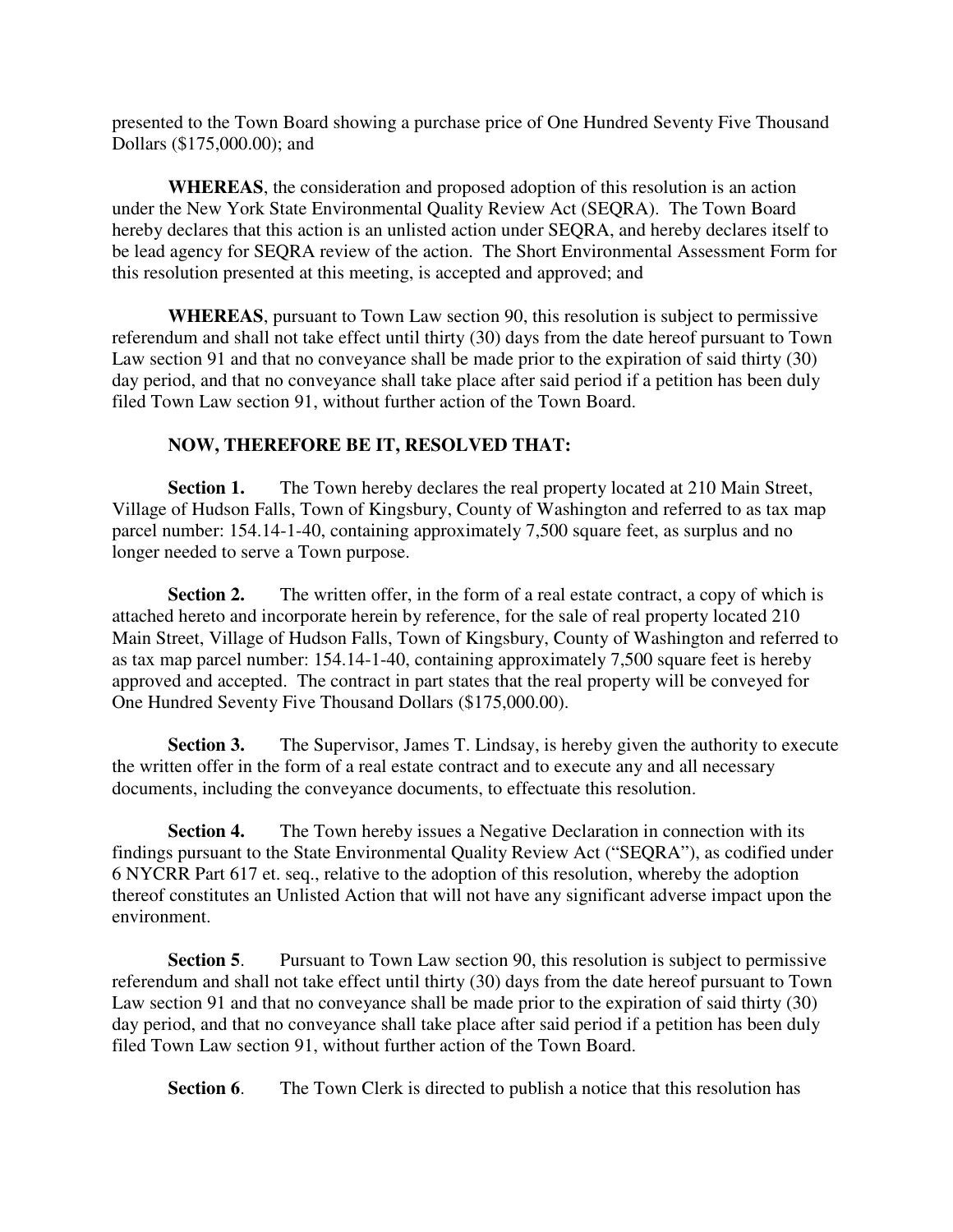been adopted subject to permissive referendum as provided for in Town Law Section 90.

**Section 7.** This resolution shall take effect immediately.

Attorney Fuller conducted an environmental assessment which resulted in a negative declaration.

A **motion** by Councilman seconded by Councilman and carried by a vote of 5 ayes authorizing the issuance of bonds for the renovation of the New Town Hall at 6 Michigan Street. Resolution to follow:

#### **TOWN BOARD OF THE TOWN OF KINGSBURY COUNTY OF WASHINGTON, STATE OF NEW YORK**

#### **Resolution No. 3 of 2015 Adopted February 9, 2015**

**Introduced by Councilman Freebern who moved its adoption.** 

**Seconded by Councilman Doyle** 

## **BOND RESOLUTION AUTHORIZING THE ISSUANCE OF \$650,000.00 AGGREGATE PRINCIPAL AMOUNT OF SERIAL BONDS OR STATUTORY INSTALLMENT BONDS OF THE TOWN OF KINGSBURY TO PAY THE COSTS ASSOCIATED WITH THE RENOVATION AND CONSTRUCTION OF A TOWN HALL AND AUTHORIZING THE ISSUANCE OF BOND ANTICIPATION NOTES OR STATUTORY INSTALLMENT BONDS OF THE TOWN OF KINGSBURY FOR THE AFORESAID PURPOSES AND IN CONNECTION THEREWITH**

 WHEREAS, the Town Board (the "Board") of the Town of Kingsbury determined that the renovation and construction of a new Town Hall is in the public interest and that the health, safety and welfare of the residents of the Town would be benefited by said construction (the "Project"); and

 WHEREAS, the total estimated cost of the Project will be Six Hundred Fifty Thousand Dollars (\$650,000.00); and

 WHEREAS, in order to further finance the costs associated with the Project, the Town desires to issue serial bonds or a statutory installment bond, in lieu of serial bonds (the "Bonds") in the aggregate principal amount of Six Hundred Fifty Thousand Dollars (\$650,000.00); and

WHEREAS, no bond anticipation notes have been previously authorized or issued in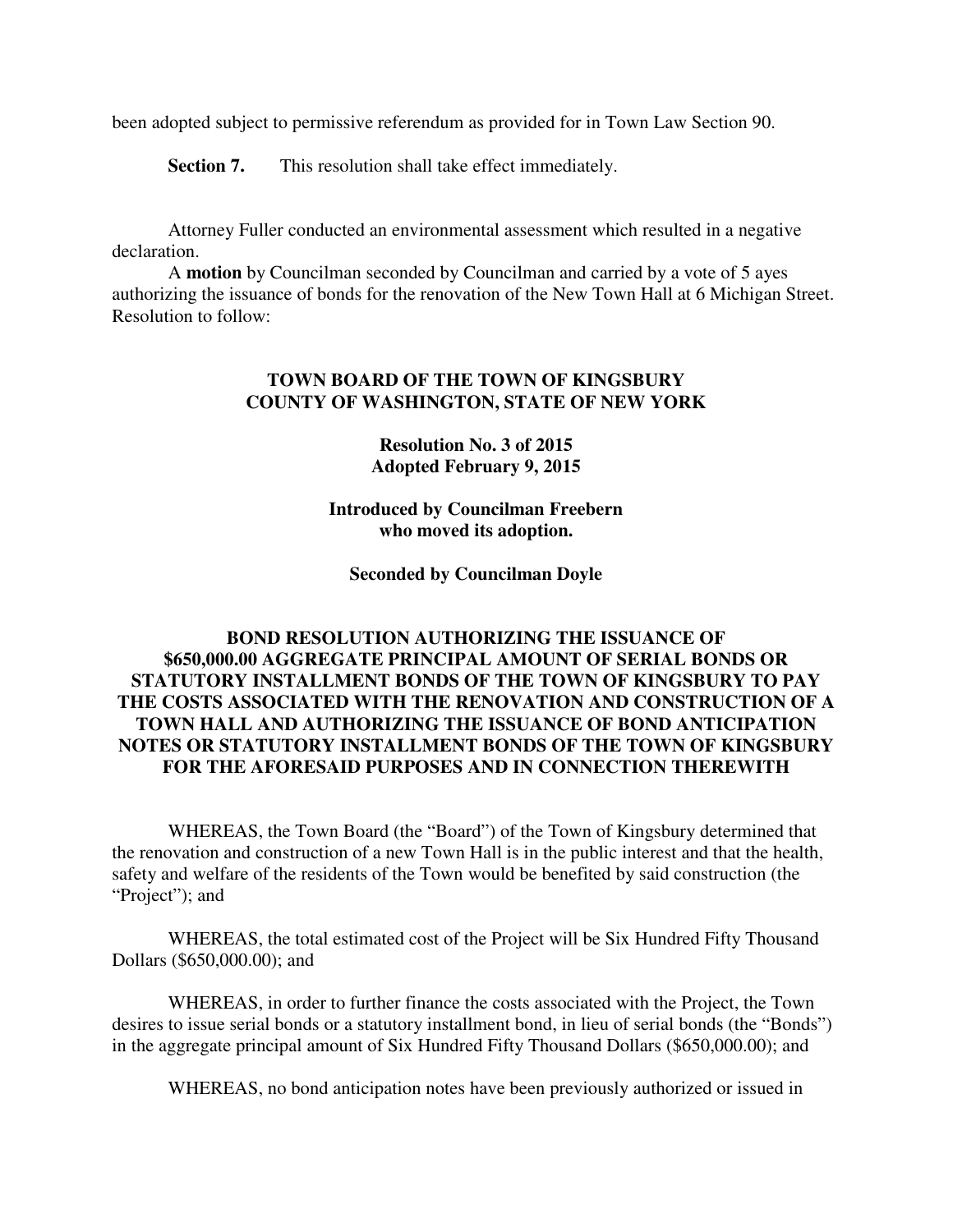anticipation of the issuance of Bonds authorized by this resolution and the bond anticipation notes authorized by this resolution will not serve to renew any other existing bond anticipation notes; and

 WHEREAS, the consideration and proposed adoption of this resolution is an action under the New York State Environmental Quality Review Act (SEQRA). The Town Board having previously declared that this action is an unlisted action under SEQRA, and issued a Negative Declaration in connection with its findings, determining that the Project will not have any significant adverse impact upon the environment.

#### **NOW, THEREFORE, BE IT RESOLVED** by the Board of the Town as follows:

 Section 1. The specific object and/or purposes of the Project for which the obligations authorized by this Resolution are to be issued is the renovation and construction of a Town Hall, which shall include engineering fees, site preparation, materials, the provision of legal services, and other incidental costs, all of which are hereby authorized at a maximum estimated cost of Six Hundred Fifty Thousand Dollars (\$650,000.00) of which the maximum amount authorized to be issued as serial bonds, statutory installment bonds and/or bond anticipation notes Six Hundred Fifty Thousand Dollars (\$650,000.00).

 Section 2. The initial financing of the Project may be undertaken by the Town through the issuance of a bond anticipation note or notes in accordance with and pursuant to the Local Finance Law of the State of New York. The Town hereby authorizes any Bonds, including a statutory installment bond, in lieu of serial bonds to be issued for this Project. In addition, the Town further authorizes any obligations issued hereunder to be secured in connection with any Federal or State issued grant(s) or loan(s).

 Section 3. The Town hereby authorizes the Town Supervisor (the "Supervisor"), or in the absence of the Supervisor, the Comptroller, to utilize funds held within the Fund and within the Budget for the purpose of payment of services rendered in connection with the Project and further authorizes the Supervisor, or in the absence of the Supervisor, the Comptroller, to repay any funds expended from the Fund with funds borrowed in connection with any bond anticipation note or Bond issued pursuant to and authorized by and through this bond resolution.

 Section 4. There are hereby authorized to be issued bond anticipation notes ("Notes"), including the renewal of such Notes, for the aforesaid specific objects or purposes in amounts up to but not exceeding the maximum amount of the Bonds herein authorized. Any such Notes issued shall be approved as to form and executed by the Supervisor, or in the absence of the Supervisor, the Comptroller, and issued in anticipation of the sale of the Bonds herein authorized.

 Section 5. It is hereby determined that the period of probable usefulness of the aforesaid specific objects or purposes is ten (10) years pursuant to Section 11.00(a)(12)(a) of the Local Finance Law.

Section 6. The full faith and credit of the Town is hereby irrevocably pledged for the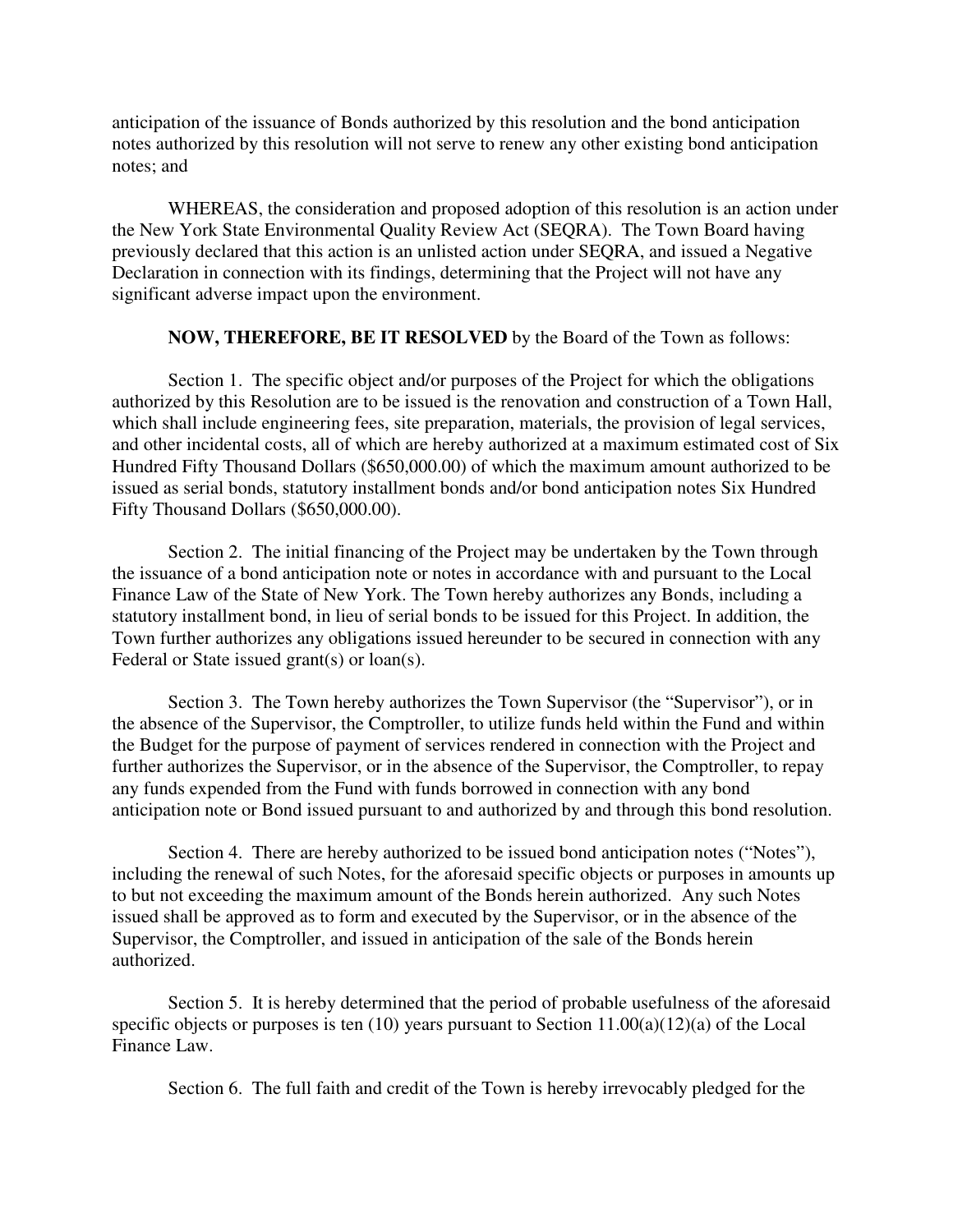payment of the principal of and interest on any Bonds or Notes issued in connection with this bond resolution, as the same respectively become due and payable. An annual appropriation shall be made in each year sufficient to pay the principal of, and any interest, if applicable, on the Bonds or Notes becoming due and payable in such years.

Section 7. The maximum maturity of the Bonds shall not exceed the periods of probable usefulness set forth above and shall mature on or before the date of the expiration of the aforesaid periods of probable usefulness as measured from the date of the Bonds or from the date of the first bond anticipation note or statutory installment bond issued in anticipation of the sale of such bonds, whichever date is earlier. If deemed necessary by the Supervisor, or in the absence of the Supervisor, the Deputy Supervisor, the Bonds or Notes to be issued hereunder may be issued in two or more separate series. The maturity of the Bonds issued in connection with this bond resolution will exceed five (5) years.

 Section 8. Any Notes or Bonds issued hereunder shall be payable from the proceeds derived from the issuance and or sale of the Bonds authorized herein or otherwise redeemed in the manner provided by Section 23.00 of the Local Finance Law.

Section 9. There are no bond anticipation notes or Bonds outstanding for this Project.

 Section 10. Subject to the provisions of the Local Finance Law, the power to issue and sell the Bonds and/or Notes, including all powers and duties pertaining or incidental thereto, is hereby delegated to the Supervisor, or in the absence of the Supervisor, the Deputy Supervisor, of the Town, except as herein provided. The Bonds and/or Notes shall be of such terms, form and content, and shall be sold in such manner, whether by public or private sale, as may be determined by the Supervisor, or in the absence of the Supervisor, the Deputy Supervisor, pursuant to Local Finance Law, this resolution and any further resolution which the Board may hereafter adopt. The Supervisor, or in the absence of the Supervisor, the Deputy Supervisor, is authorized to execute and deliver any documents and to take such other action as may be necessary and proper to carry out the intent of the provisions of this resolution, including any resolutions, contracts or authorizations necessary to secure any Federal or State issued grant(s) or  $loan(s)$ .

 Section 11. The exact date of issue of the Bonds and/or Notes and the exact date upon which the same shall become due and payable shall be fixed and determined by the Supervisor, or in the absence of the Supervisor, the Deputy Supervisor, provided however, that the maturity of said Notes or renewals thereof shall not exceed one year from the Note's or renewal's date of issue except as permitted by the Local Finance Law.

Section 12. The Supervisor, or in the absence of the Supervisor, the Deputy Supervisor, shall prepare, or cause to be prepared, such Bonds and/or Notes and sell the same in accordance with the applicable provisions of the Local Finance Law, and at such sale shall determine the interest rate to be borne by such Bonds and/or Notes, whether fixed or variable.

 Section 13. The proceeds of the sale of the Bonds and/or Notes shall be deposited and/or invested as required by Section 165.00 of the Local Finance Law, and the power to invest the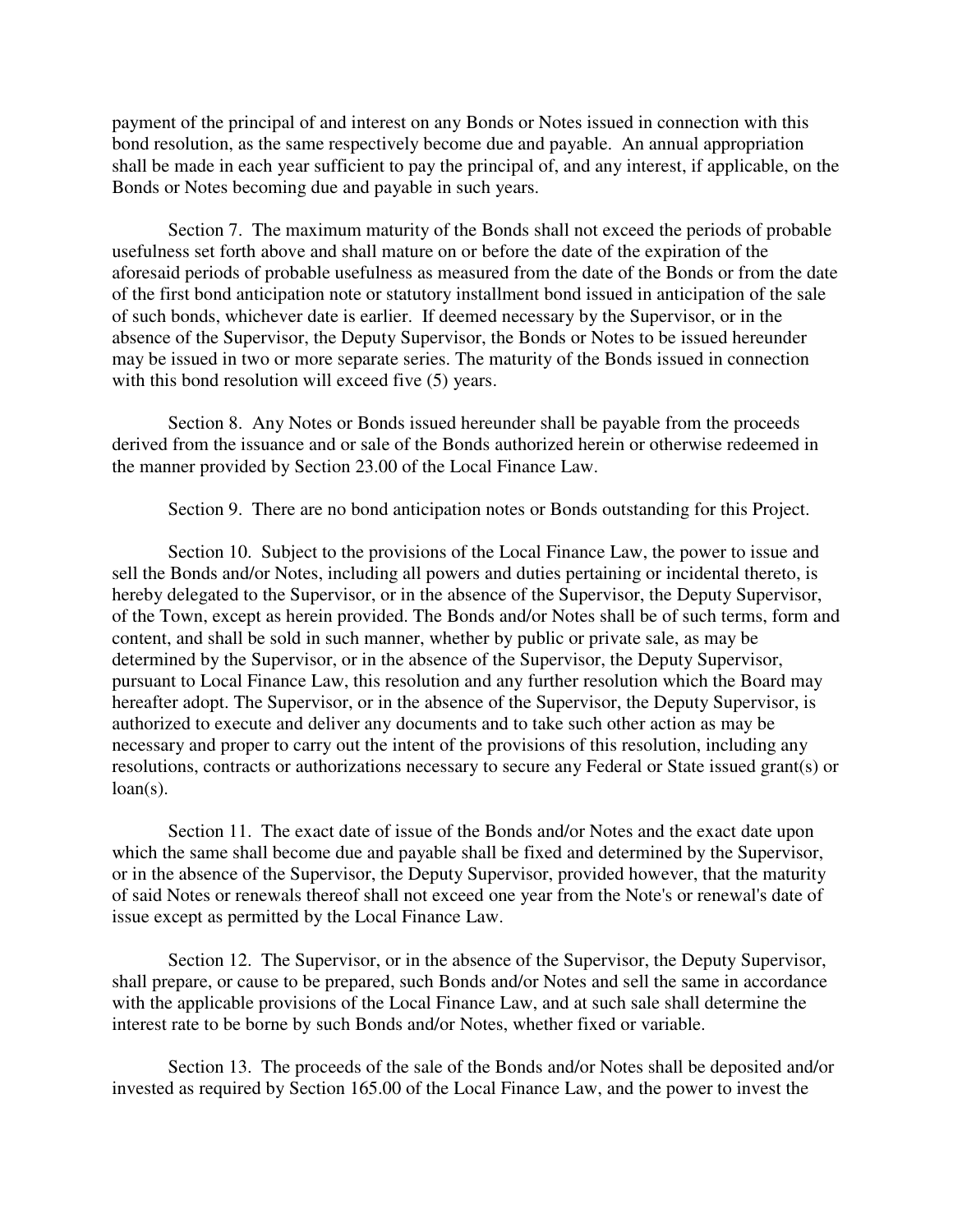proceeds of sale is hereby delegated to the Supervisor and/or the Comptroller and the power to invest in any instruments described in the said Section 165.00 is expressly granted.

 Section 14. To the extent that it is permitted to do so under the Internal Revenue Code of 1986, as amended (the "Code"), the Issuer hereby designates the Bonds and/or Notes as "qualified tax-exempt obligations" under Section 265(b)(3) of the Code. The Issuer hereby covenants that it will (i) take all actions on its part necessary to cause interest on the Bonds and/or Notes be excluded from gross income for purposes of Federal income taxes and (ii) refrain from taking any action which would cause interest on the Bonds and/or Notes to be included in gross income for purposes of Federal income taxes.

 Section 15. Pursuant to Section 35.00 of the Local Finance Law and Section 220 of the Town Law, this resolution is subject to permissive referendum.

 Section 16. The validity of such Bonds and/or Notes (collectively "Obligations") may be contested only if:

(1) Such Obligations are authorized for an object or purpose for which the Town is not authorized to expend money, or

(2) The provisions of law which should be complied with at the date of publication of this resolution are not substantially complied with, and an action, suit or proceeding contesting such validity is commenced with twenty (20) days after the date of such publication, or

(3) Such Obligations are authorized in violation of the provisions of the constitution.

 Section 17. This resolution, or a summary hereof, shall be published in full in the *Post Star*, which has been designated as the official newspaper of the Town for such purpose, together with a notice of the Clerk of the Town in substantially the form provided in Section 81.00 of the Local Finance Law.

 Section 18. Pursuant to Section 33.00(a), this resolution shall be adopted by at least twothirds (2/3) vote of the voting strength of the Town Board.

Section 19. This resolution shall take effect immediately.

The question of the adoption of the foregoing resolution was duly put to a vote by roll call, which resulted as follows:

| Voting:                     | Ayes: | Nays: | Abstain: | Absent: |
|-----------------------------|-------|-------|----------|---------|
| James Lindsay, Supervisor   |       |       |          |         |
| Richard Doyle, Councilman   |       |       |          |         |
| Paul Bromley, Councilman    |       |       |          |         |
| William Collins, Councilman |       |       |          |         |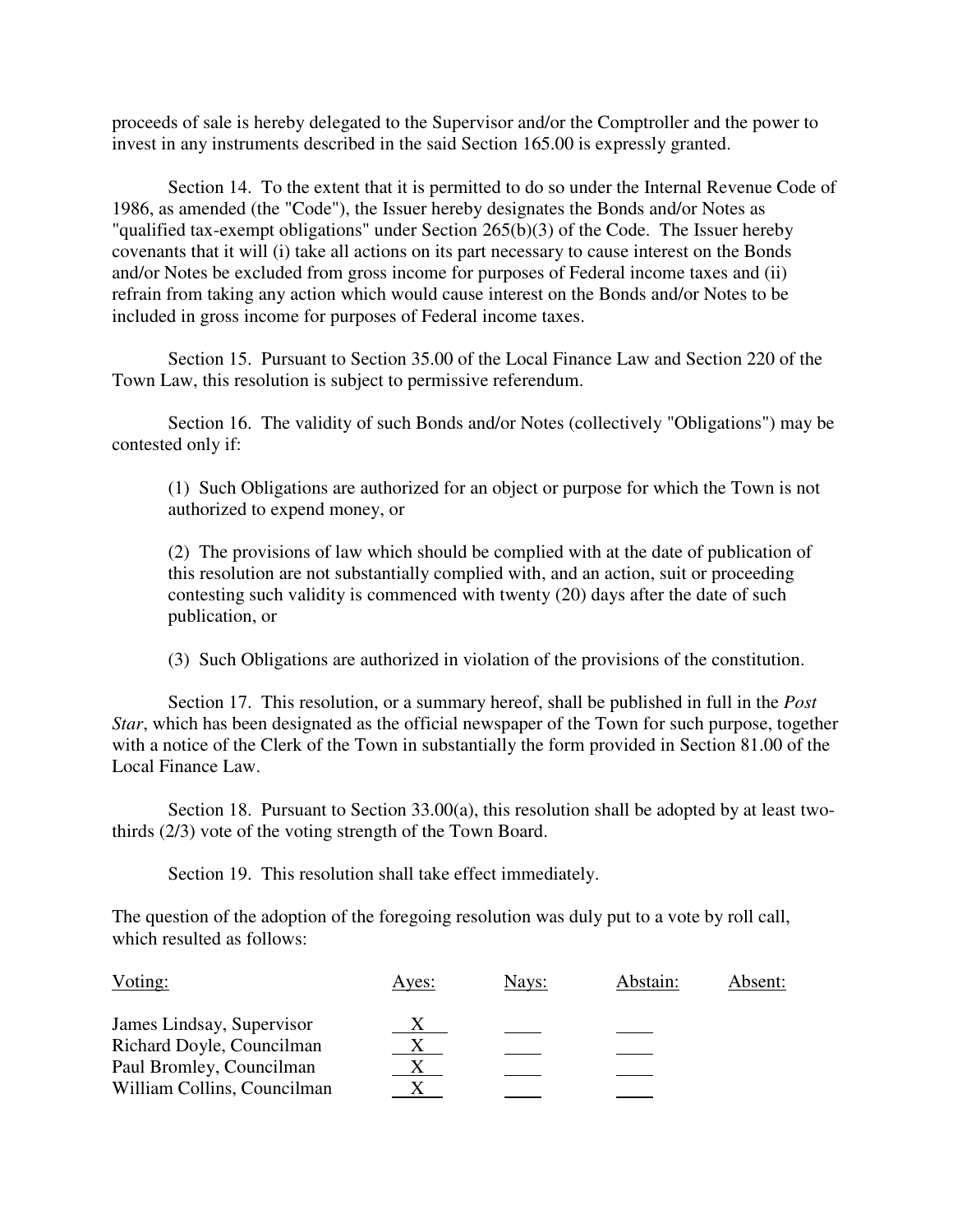Henry Freebern, Councilman X \_

A **motion** by Councilman Bromley seconded by Councilman Freebern and carried by a vote of 5 ayes authorizing Supervisor Lindsay to enter into an agreement with Countryside Veterinary as follows:

#### **TOWN BOARD OF THE TOWN OF KINGSBURY**

#### **COUNTY OF WASHINGTON, STATE OF NEW YORK**

Resolution No. 4 of 2014

Adopted February 9, 2015

Introduced by Councilman Bromley

who moved its adoption.

Seconded by Councilman Freebern

# **RESOLUTION AUTHORIZING TOWN OF KINGSBURY TOWN SUPERVISOR TO ENTER IN TO AGREEMENT WITH COUNTRYSIDE VETERINARIAN PRACTICE, P.C. FOR TOWN DOG CONTROL SHELTER SERVICES PURSUANT TO NEW YORK STATE AGRICULTRUAL AND MARKETS LAW ARTCLE 7**

 **WHEREAS**, the Town of Kingsbury (hereinafter "Town") is required to have a shelter contract agreement in place pursuant to the New York State Agricultural and Markets Law Article 7; and

**WHEREAS**, the Town of Kingsbury has previously utilized the services of Countryside Veterinary Practice, P.C. (hereinafter "Countryside") for such shelter services for the Town's dog control; and

**WHEREAS,** the Town Attorney has prepared an Agreement between the Town of Kingsbury and Countryside; and

**WHEREAS**, the Town desires to enter in to such agreement with Countryside as outlined in the terms of the agreement to provide such services to the Town that is required by the New York State Department of Agricultural and Markets Division of Animal Industry.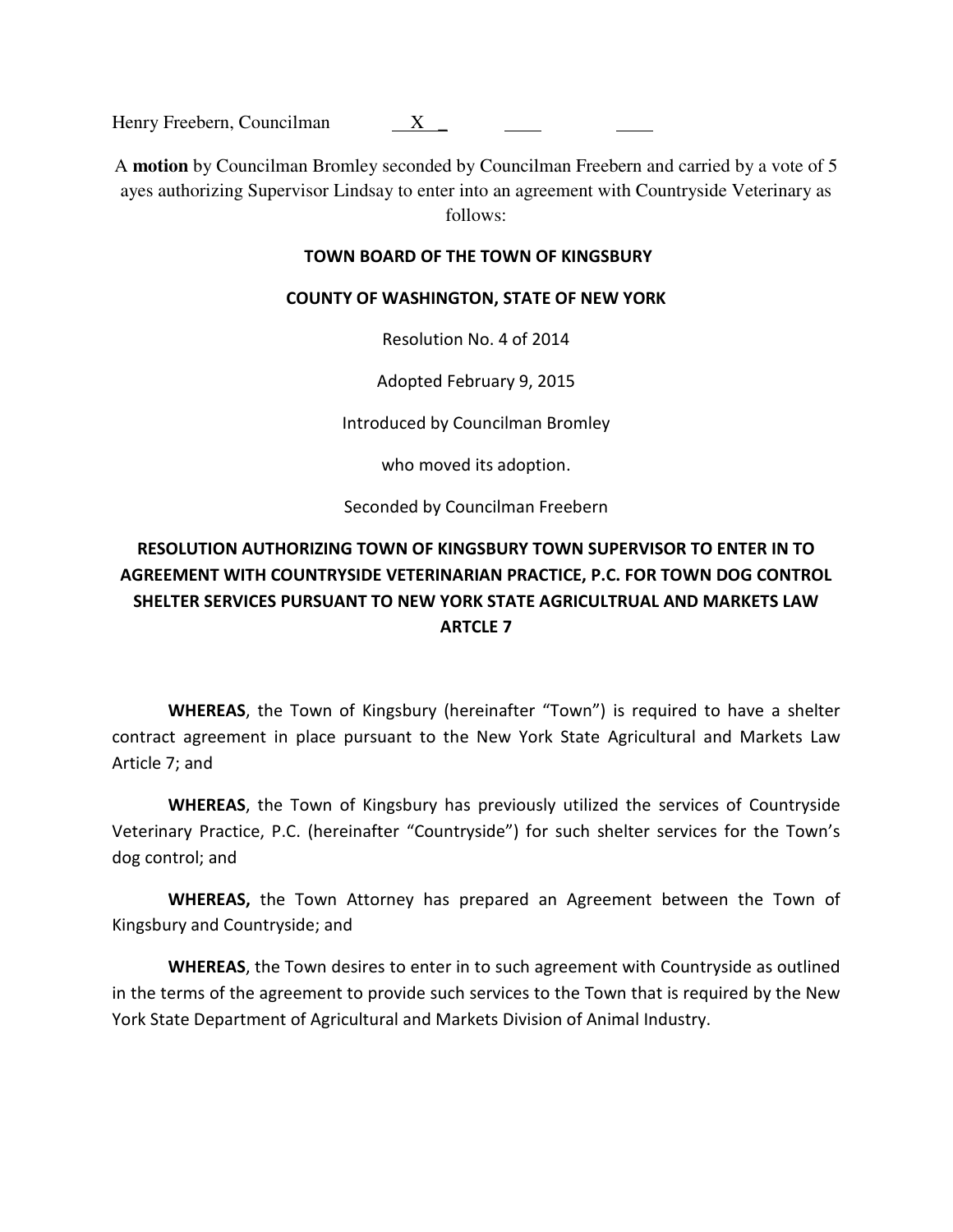**NOW, THEREFORE BE IT RESOLVED THAT** the Town hereby finds that the Agreement between the Town and Countryside that was prepared by the Town Attorney is acceptable; and be it further

**RESOLVED,** that the Town hereby authorizes and directs the Town Supervisor to sign and take all necessary steps to enter in to the agreement with Countryside; and be it further

**RESOLVED,** that this resolution shall take effect immediately.

#### **AGREEMENT BETWEEN THE TOWN OF KINGSBURY AND COUNTRYSIDE VETERINARY HOSPITAL**

AGREEMENT, made this 9<sup>th</sup> day of February, 2015, by and between the **TOWN OF KINGSBURY**, acting by and through its Supervisor, James T. Lindsay, pursuant to a resolution of the Town Board, duly adopted on the 9th day of February, 2015, hereinafter called the "TOWN" and **COUNTRYSIDE VETERINARY PRACTICE, P.C.** with an address of 270 Queensbury Avenue, Queensbury, New York 12804, acting through **James Keller, D.V.M.** hereinafter called the "VETERINARIAN".

#### W I T N E S S E T H

 WHEREAS, the TOWN, the pursuant to Article 7 of the Agriculture and Markets Law of the State of New York, desires to enter into a contract with the VETERINARIAN, whereby the VETERINARIAN will furnish services to the people of the Town of Kingsbury in the nature of impounding lost of stay dogs, and

 WHEREAS, the VETERINARIAN desires to enter into a contract with the Town of Kingsbury to furnish such services to the people of the TOWN.

NOW, THEREFORE, be it agreed as follows:

 1. The VETERINARIAN agrees to furnish services for the impoundment of lost or stray dogs according to the following fee schedule:

| A. Daily Impoundment Fee:                 | \$16.00        |
|-------------------------------------------|----------------|
| <b>B.</b> Flea Treatment                  | \$4.00         |
| C. Emergency Examination                  | \$90.00        |
| D. Daily Hospitalization Rate (plus meds) | \$20.00-25.00  |
| E. Euthanasia and Transport               | \$75.00        |
| F. Cremation (depending on weight)        | \$50.00-130.00 |
| G. Spray/Neuter                           | \$40.00        |
| H. Rabies Vaccination                     | \$40.00        |
|                                           |                |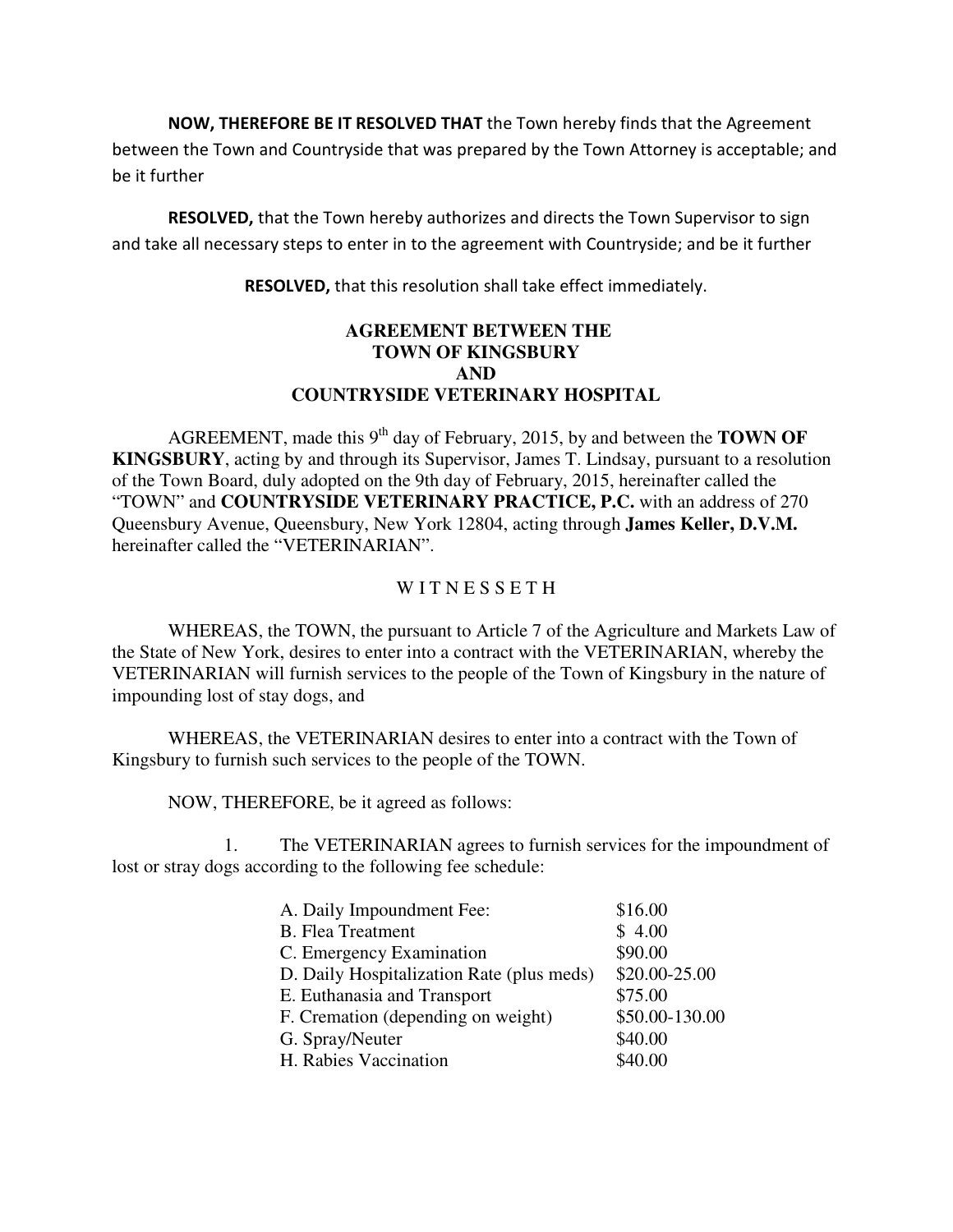2. In consideration for furnishing such services by the VETERINARIAN, the TOWN agrees to pay the VETERINARIAN on a QUARTERLY basis, within TEN (10) days of invoice, such amounts billed pursuant to the fee schedule set above.

 3. This agreement is executed pursuant to Article 7 of the Agricultural and Markets Law of the State of New York and Chapter 42 of the Code of the Town of Kingsbury, Pursuant to Section 42-17 of the code of the Town of Kingsbury, each dog which is not identified shall be held for a period of NINE (9) days from the day seized. Identified dogs shall be held for a period of SEVEN (7) days after notice of seizure if personally delivered to the owner of said dog and NINE (9) days from the date notice is mailed to the owner of said dog. The VETERINARIAN agrees that seized dogs shall be held for the applicable time periods specified above and in compliance with Section 117 of the New York Agricultural and Markets Law.

 4. The term of this Agreement is from February 9, 2015 through December 31, 2015, unless earlier terminated pursuant to the provisions of paragraph 5 or 6.

5. The Town shall have the right to cease performing (except for payment for past services rendered) or terminate the contract if:

- [a] VETERINARIAN fails or refuses to comply with all applicable laws or ordinances; or
- [b] VETERINARIAN is guilty of a substantial violation of any provision of this contract;
- [c] In any event, the Town, without prejudice to any other rights or remedy it may have, may by seven (7) days written notice to VETERINARIAN, terminate this Agreement, the services of VETERINARIAN and the Town right to proceed hereunder.

 6. VETERINARIAN shall have the right to cease performing or terminate the contract if the Town is guilty of a substantial violation of any provisions of this Contract.

 7. In accordance with the provisions of Section 109 of the General Municipal Law, VETERINARIAN, is hereby prohibited from assigning, transferring, conveying, subletting or otherwise disposing of this Agreement, or of its right, title or interest in this Agreement, or its power to execute this agreement, to any other person or corporation without the previous consent in writing of the Town.

 8. Should any dispute arise between the TOWN and VETERINARIAN regarding the manner or sufficiency of the performance of the services to be rendered hereunder, the disputed matter shall be settled by arbitration in accordance with the laws of the State of New York. There shall be three arbitrators, one of whom shall be selected by each of the parties here to, and the third by the two arbitrators so selected. If the selection of any arbitrator is not made within fifteen (15) days of the time that either party has notified the other of the name of the arbitrator it has selected, then the arbitrator or arbitrators not selected shall be appointed in the manner provided by the laws of the state of New York. The work shall not be interrupted or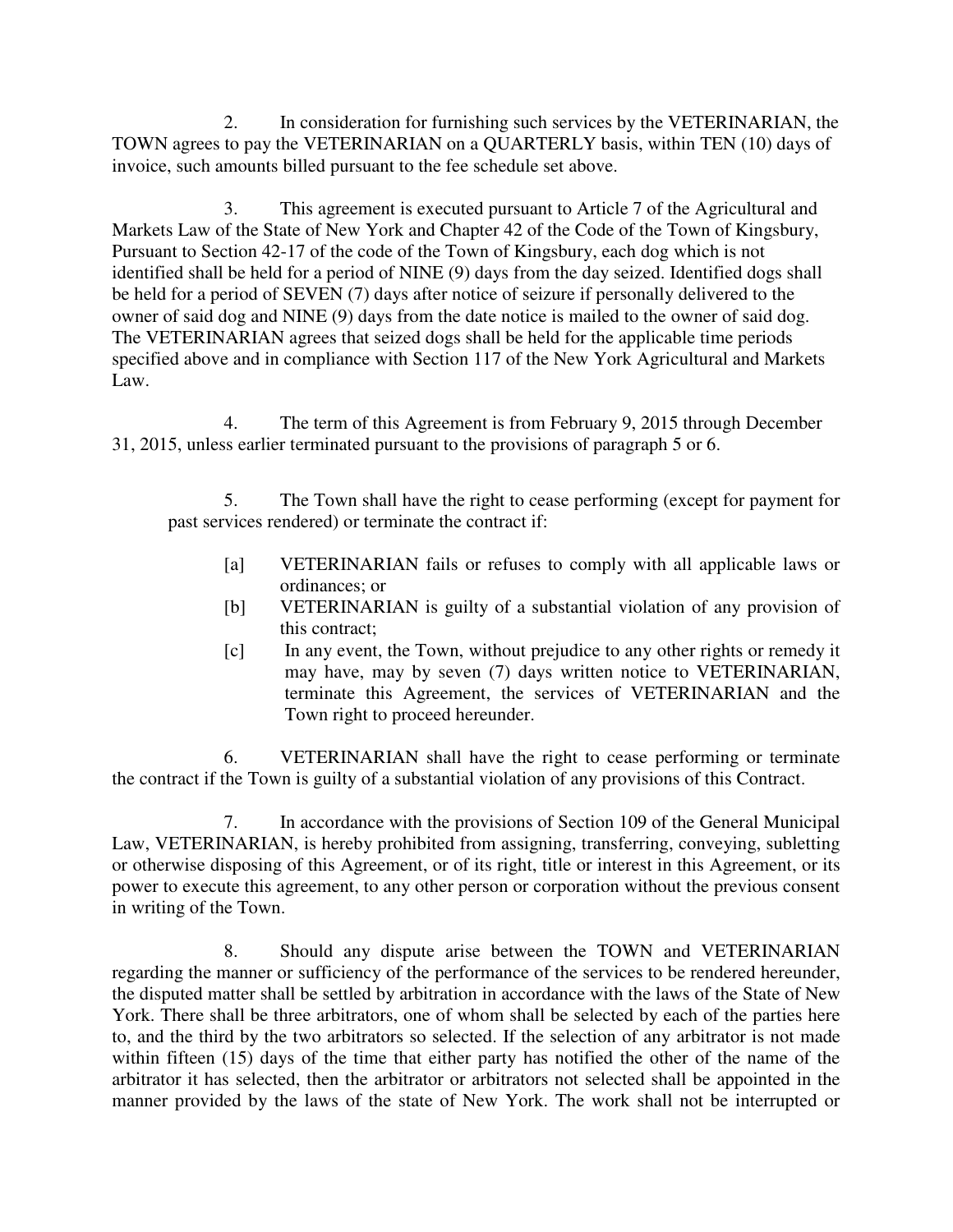delayed pending such decision.

 9. The Supervisor has executed this Agreement pursuant to a Resolution adopted by the Town Board of the Town of Kingsbury, at a meeting thereof held on February 9, 2015, James T. Lindsay, Supervisor of the Town, whose signature appears hereafter, is duly authorized and empowered to execute this instrument and enter into such an agreement on behalf of the Town. VETERINARIAN represents that it is his signature which appears hereafter and that he is duly authorized and empowered to execute this instrument and enter into such an agreement. This instrument shall be executed in duplicate. At least one copy shall be permanently filed, after execution thereof, in the office of the Town Clerk.

 10. Any and all notices and payments required hereunder shall be addressed as follows, or to such other address as may hereafter be designated as follows, or to such other address as may hereafter be designated in writing by either party hereto:

- To: Town of Kingsbury, Kingsbury Town Hall, 210 Main Street, Hudson Falls, New York 12839
- To: James Keller, D.V.M., Countryside Veterinary Practice, P.C., 270 Queensbury Avenue, Queensbury, New York 12804.

 11. No waiver of any breach of any condition of the Agreement shall be binding unless in writing and signed by the party waiving said breach. No such waiver shall in any way affect any other term or condition of this Agreement or constitute a cause or excuse for a repetition of such or any other breach unless the waiver shall include the same.

 12. This Agreement constitutes the complete understanding of the parties. No amendment of any provisions thereof shall be valid unless in writing and signed by both parties.

- 13. This Agreement is governed by the laws of the state of New York.
- 14. This Agreement may be executed in Counterparts.

l,

IN WITNESS WHEREOF, the Town of Kingsbury has caused its corporate seal to be affixed hereto and these presents to be signed by James T. Lindsay, its Supervisor, duly authorized to do so, and to be attested to by Cynthia A. Bardin, Town Clerk of the Town of Kingsbury, and James Keller, D.V.M. of Countryside Veterinary Practice, P.C. have signed this agreement the day and year first above written.

TOWN OF KINGSBURY COUNTRYSIDE VETERINARIAN PRACTICE, P.C.

By: By: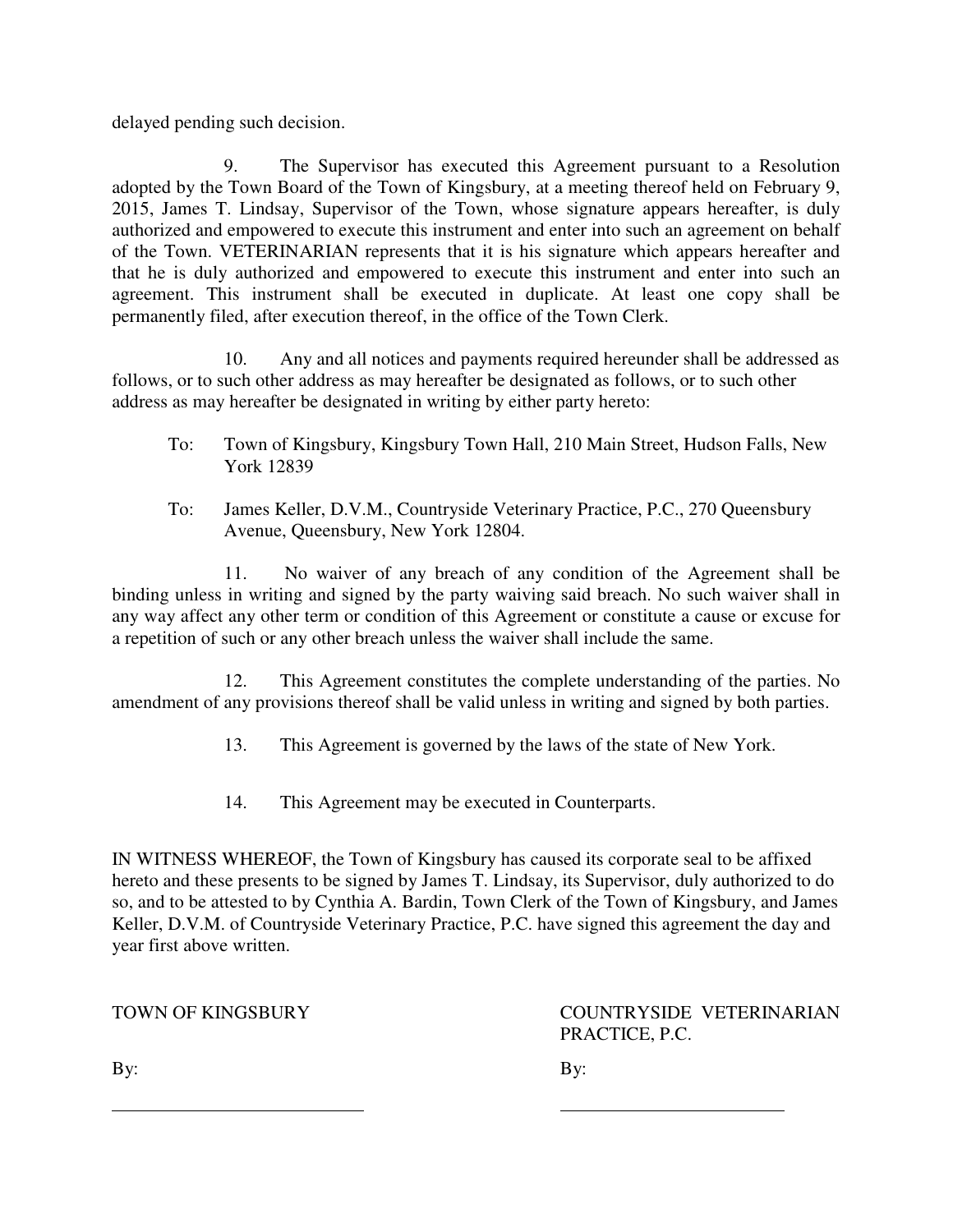James T. Lindsay, Supervisor James Keller, D.V.M.

Attest

By: Cynthia A. Bardin, Town Clerk Town of Kingsbury

A **motion** by Councilman Freebern seconded by Councilman Doyle and carried by a vote of 5 ayes to enter into an intermunicipal agreement with Town of Fort Edward as follows:

## **INTERMUNICIPAL AGREEMENT**

This agreement effective the 1<sup>st</sup> day of January, 2015, by and between the **Town of Fort Edward**, a municipal corporation organized under the laws of the state of New York, party of the first part, mailing address: 118 Broadway, P.O. Box 127, Fort Edward, NY 12828 (hereafter referred to as "Fort Edward"), and the **Town of Kingsbury**, a municipal corporation organized under the laws of the state of New York, party of the second part, mailing address: 210 Main Street, Hudson Falls, New York 12839 (hereinafter referred to as "Kingsbury").

#### **WITNESSETH**

WHEREAS, Fort Edward and Kingsbury have both individually hired the same Dog Control Officer for their respective municipalities, to wit: Todd Humiston;

WHEREAS, to perform the duties of Dog Control Officer (hereinafter referred to as "Officer") needs certain equipment in order to perform his duties as Officer, namely a vehicle to transport animals during the course of his employment with the respective municipalities; and

WHEREAS, Kingsbury has a White Cargo Van (hereinafter referred to as "Van") that the Officer uses during his course of employment to provide Dog Control Services to the Town of Kingsbury; and

WHEREAS, Kingsbury currently maintains and services the Van, provides for insurance for the Van and houses the Van when necessary; and

WHEREAS, Fort Edward, the neighboring municipality, desires to share the use of the Van with Kingsbury for the Officer to use while working under official town business in the Town of Fort Edward; and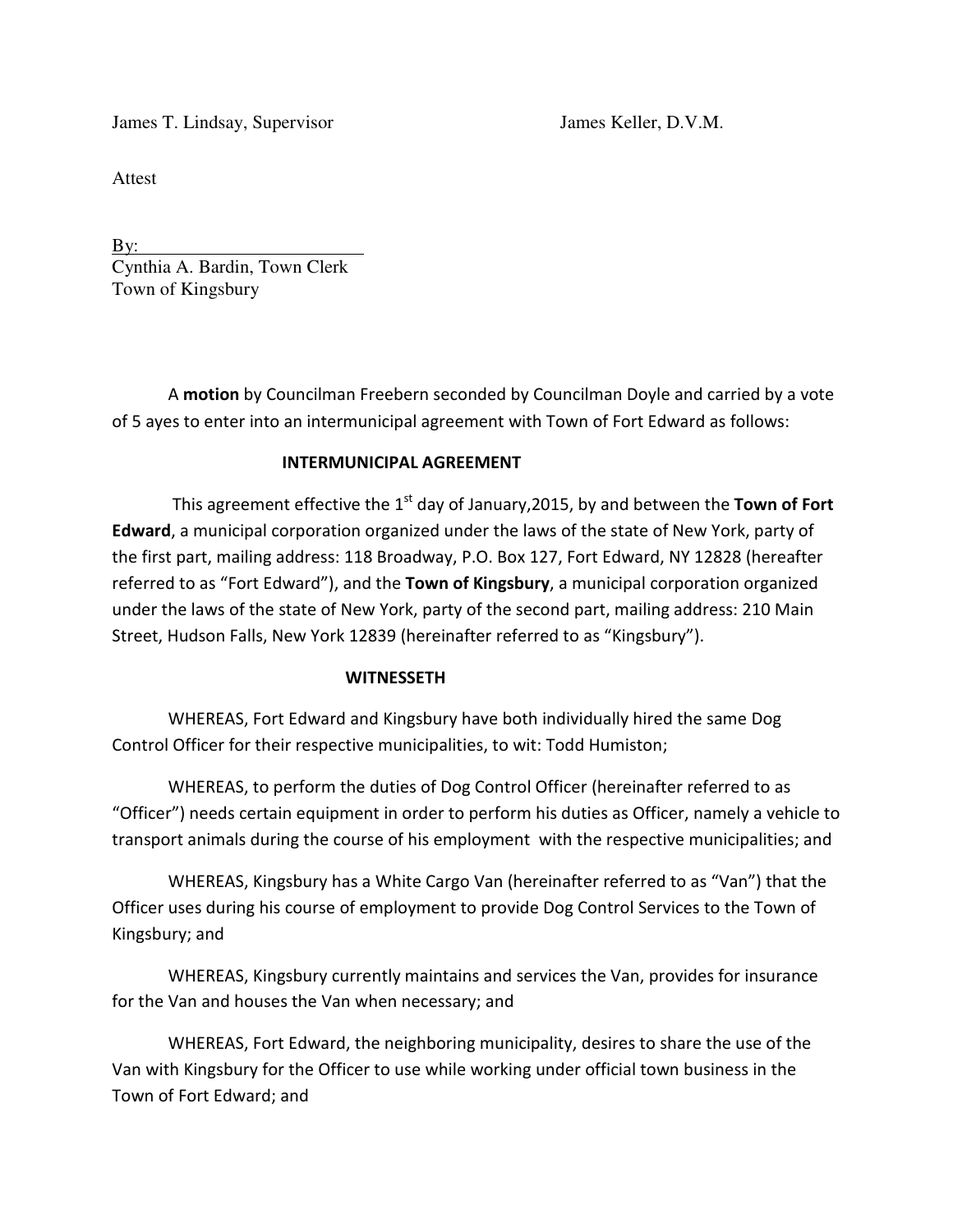WHEREAS, Kingsbury desires to allow the Officer to use the Van while he is employed and operating under both his scope of the employment for both Kingsbury and Fort Edward; and

WHEREAS, both municipalities, Fort Edward and Kingsbury, feel they would benefit from this shared agreement to cut down costs for their respective tax payers and work together with neighboring municipalities for Dog Control in the respective Towns.

NOW,THEREFORE, in consideration of the mutual covenants, promises and agreements contained herein, Fort Edward and Kingsbury do hereby agree as follows:

1. TERM OF AGREEMENT: The term of this agreement shall be from January 1, 2015 through December 31, 2015 and shall automatically renew for the following year unless either party terminates in writing and provides written notices as per this agreement.

2. CHARGES FOR USE OF VEHICLE AND EQUIPMENT: Fort Edward shall pay Kingsbury the sum of \$0.575 per mile for any miles spent by the Dog Control Officer under his official duties in the Town of Fort Edward. These payments shall be submitted from the Town of Fort Edward to the Town of Kingsbury quarterly (i.e. April, July, October and January of each year of this agreement). This rate may fluctuate each year and shall follow the New York State Office of the State Comptroller's Travel Mileage Rate for Personal Vehicle Standard Rate, unless otherwise agreed upon by the parties, in writing.

3. LOG FOR MILES SPENT: The Dog Control Officer shall be afforded with the responsibility of keeping track of his mileage while performing his duties as Dog Control Officer in the Town of Fort Edward and shall submit his mileage to the Town of Fort Edward Town Clerk before the end of each quarter for calculation of payment to the Town of Kingsbury.

4. TOWN'S RIGHT TO TERMINATE: Either Fort Edward or Kingsbury shall have the right to cease performing or terminate this agreement if the other Town refuses to comply with all applicable laws or ordinances or is guilty of a substantial violation of any provision of this contract. The Town, without prejudice to any other rights or remedy it may have, may by seven (7) days written notice to the other Town terminate this Agreement.

5. MAINTAINENCE OF THE VEHICLE: The Town of Kingsbury shall be responsible for the maintenance of the Van, including but not limited to oil changes, general routine maintenance and repairs.

6. INSURANCE: The Town of Kingsbury shall be solely responsible for keeping the vehicle insured in accordance with the requirements of the New York State Vehicle and Traffic Law through the term of this Agreement with respect to any vehicle which may be subject to this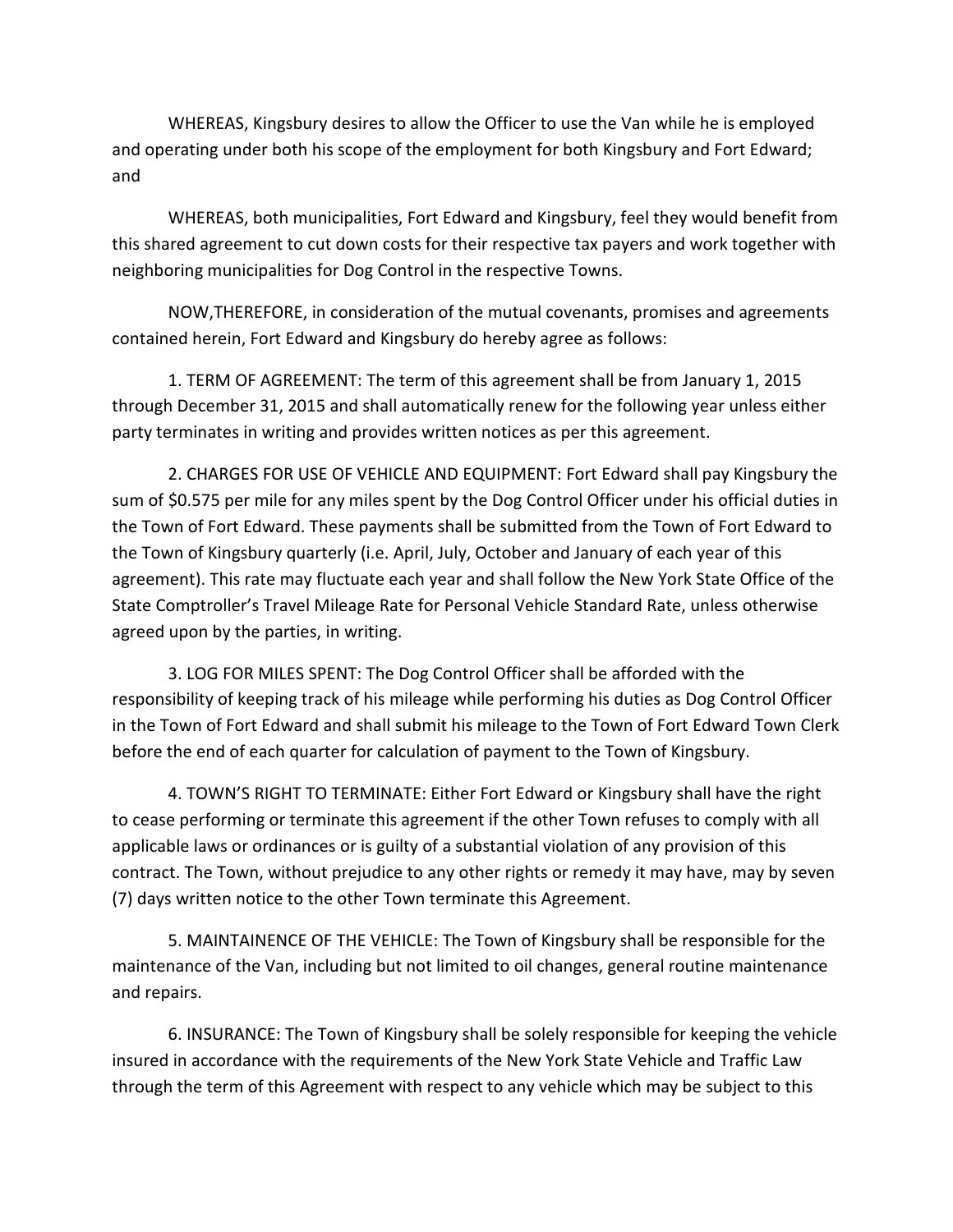agreement. The Town of Kingsbury shall m maintain Vehicle Liability Insurance on the Van and shall name the Town of Fort Edward as additional insured. The Town of Fort Edward shall name the Town of Kingsbury on their general liability insurance policy.

Proof of insurance shall be provided to the Town Clerk of the other Town upon the signing of this agreement. Both Towns shall be responsible to renew such policy each and every year this agreement is in effect and shall continue to provide copies of renewals to the other Town immediately upon receipt of the same.

INDEMNIFICATION: The Town of Fort Edward agrees to defend, indemnify and save the Town of Kingsbury, its officers, agents and employees, harmless from any and all liability imposed on the Town of Fort Edward, its officers, agents and/or employees arising from the negligence, active or passive, of acts arising while the Dog Control Officer is acting under his scope of employment and using the Van to perform official business for the Town of Fort Edward.

The Town of Kingsbury agrees to defend, indemnify and save the Town of Fort Edward, its officers, agents and or/ employees arising from the negligence, active, passive, of acts arising while the Dog Control Officer is acting under his scope of employment and using the Van to perform official business for the Town of Kingsbury.

NOTICES; Any and all notices required hereunder shall be addressed as follows, or to such other address as may hereafter be designated as follows, or to such other address as may hereafter be designated in writing be either party hereto:

| TO TOWN OF          | Town of Fort Edward               |
|---------------------|-----------------------------------|
| <b>FORT FDWARD:</b> | <b>Attention: Town Supervisor</b> |
|                     | 118 Broadway                      |
|                     | Fort Edward, NY 12828             |
| TO TOWN OF          | Town of Kingsbury                 |
| KINGSBURY:          | <b>Attention: Town Supervisor</b> |
|                     | 210 Main Street                   |
|                     | Hudson Falls, New York 12839      |

9. WAIVER: No waiver or any breach of any condition in the Agreement shall be binding unless in writing and signed by the party waiving said breach. No such waiver shall in any way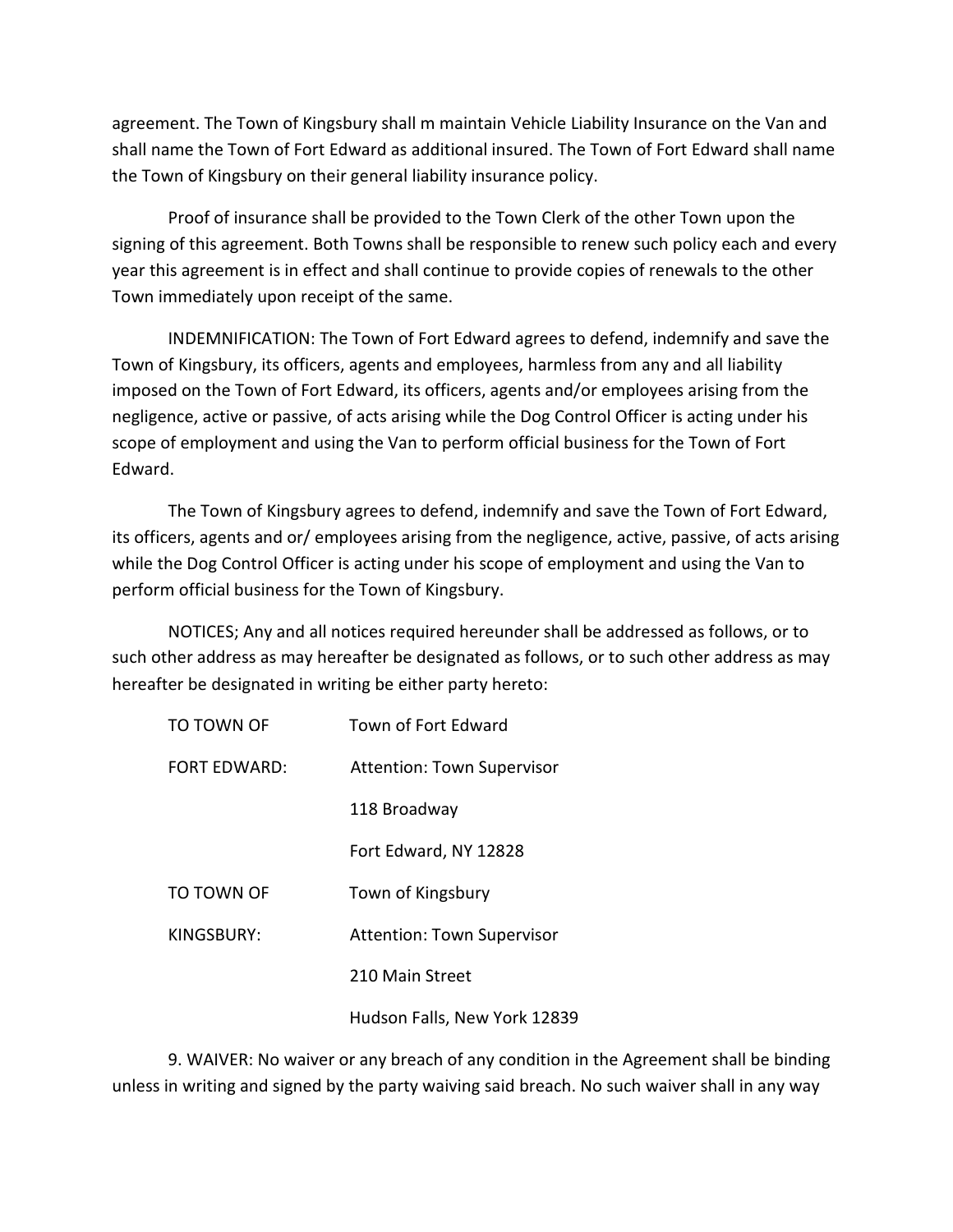affect any other term or condition of this Agreement or constitute a cause or excuse for a repetition of such or any other breach unless the waiver shall include the same.

10. AMENDMENTS: The Agreement constitutes the complete understanding of the parties. No amendment of any provisions thereof shall be valid unless in writing and signed by both parties.

11. GOVERNING LAW: This Agreement is governed by the laws of the state of New York.

IN WITNESS THEREOF, the Town of Fort Edward has caused its corporate seal to be affixed hereto and these presents to be signed by Mitchell C. Suprenant, Jr., its Supervisor, duly authorized to do so, and to be attested to be Aimee Mahoney, Town Clerk of the Town of Fort Edward , and the Town of Fort Edward has caused its corporate seal to be affixed hereto and these presents to be signed by James T. Lindsay, its Supervisor, duly authorized to do so, and the, and to be attested to Cynthia Bardin, Town Clerk for the Town of Kingsbury, have signed this agreement the day and year below written.

| <b>TOWN OF FORT EDWARD</b>            | <b>TOWN OF KINGSBURY</b>     |
|---------------------------------------|------------------------------|
| By:                                   | By:                          |
|                                       |                              |
| Mitchell C. Suprenant Jr., Supervisor | James T. Lindsay, Supervisor |
| Dated: ___________________________    | Dated: ___________________   |
| Attest:                               | Attest:                      |
|                                       |                              |
| Aimee Mahoney, Town Clerk             | Cynthia Bardin, Town Clerk   |
| Dated: __________________________     | Dated: _________________     |

Supervisor Lindsay reported that Comptroller Mary Ordway was obtaining quotes for a new custodian.

Councilman Doyle asked if Supervisor Lindsay had contacted any sources for solar panels for the Highway Garage on Vaughn Road. Attorney Fuller advised the Board to be very careful with any long - term agreements. A discussion followed and it was decided the Board may consider purchasing their own solar panels.